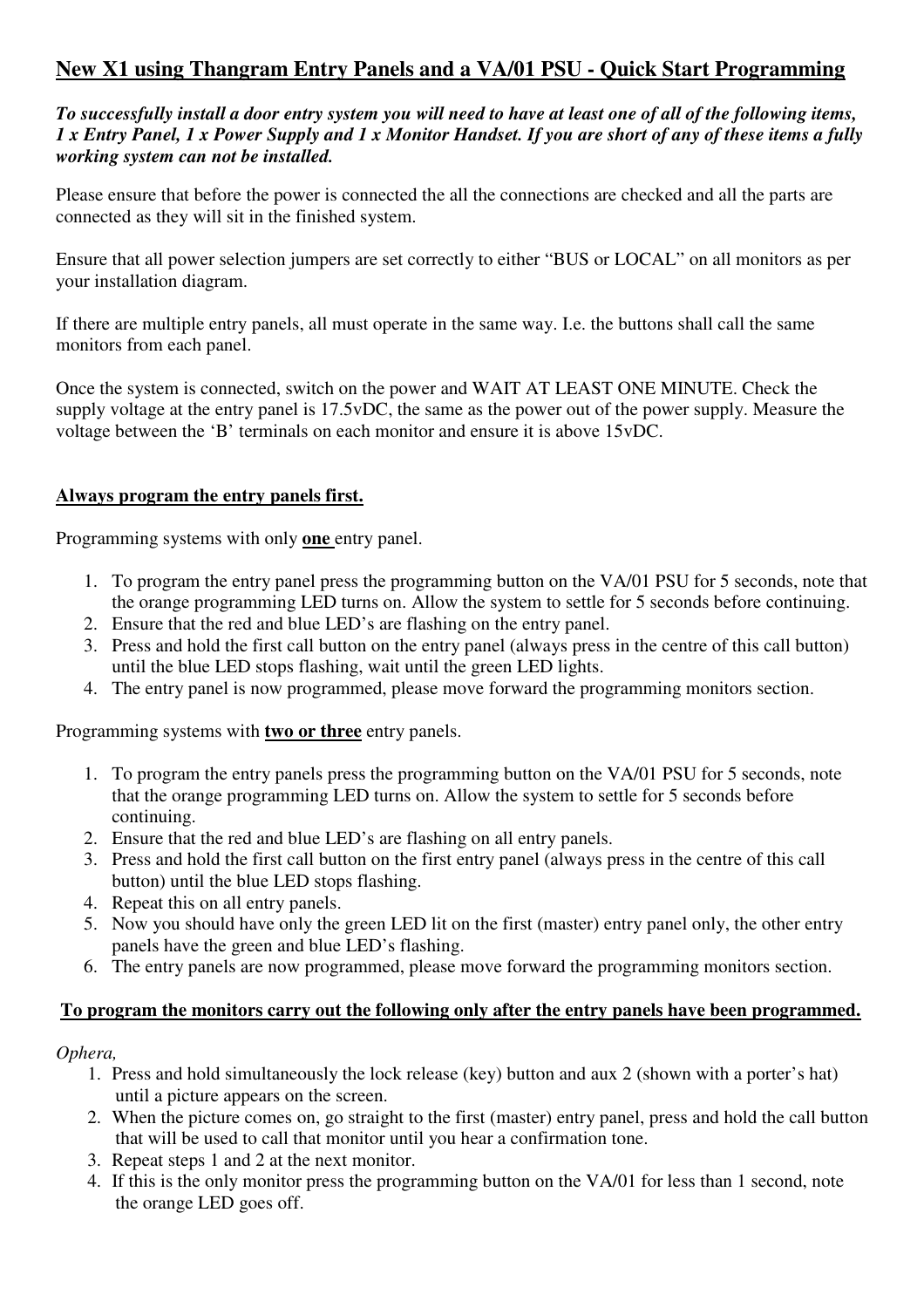### *Lynea,*

- 1. Pick up the handset and press the lock release (key) button and aux 2 (shown with a double dot) until a picture appears on the screen, do not replace the handset on the cradle.
- 2. When the picture comes on, go straight to the first (master) entry panel, press and hold the call button that will be used to call that monitor until you hear a confirmation tone.
- 3. Repeat steps 1 and 2 at the next monitor.
- 4. If this is the only monitor press the programming button on the VA/01 for less than 1 second, note the orange LED goes off.

### *Nova,*

- 1. Press and hold simultaneously the lock release (key) button and aux 2 (shown with a double dot) until a picture appears on the screen.
- 2. When the picture comes on, go straight to the first (master) entry panel, press and hold the call button that will be used to call that monitor until you hear a confirmation tone.
- 3. Repeat steps 1 and 2 at the next monitor.
- 4. If this is the only monitor press the programming button on the VA/01 for less than 1 second, note the orange LED goes off.

# *Mitho,*

- 1. Press the setup button, then the service button, then the monitor icon in the centre of the screen and finally press the manual program button.
- 2. The Mitho monitor should display the text "Programming".
- 3. Press and hold the call button that will be used to call that monitor until you hear a confirmation tone and the Mitho monitor should display "ok".
- 4. Repeat steps 1, 2 and 3 at the next monitor.
- 5. If this is the only monitor press the programming button on the VA/01 for less than 1 second, note the orange LED goes off.

# *Internal Intercom*,

If single call group (i.e. 1 call button on the entry panel calls all receivers) intercom is required for your system, the following procedure must be followed.

- 1. Press the programming button on the VA/01 PSU for 25 seconds, note that the orange programming LED flashes quickly. On the VA/01 fit the jumper link so the middle pin is linked to the "+" pin.
- 2. Select the receiver you wish to program and press and hold the intercom call button you what to be associated with that receiver (1or 2 or 3 etc...) until the receiver emits 3 confirmation tones.
- 3. Repeat this procedure at each receiver in the intercom group.
- 4. If a receiver is connected but not part of the intercom group press the AUX 2 button (no confirmation tone) to assign it. To exit programming mode press the programming button on the VA/01 for less than 1 second, note the orange LED goes off.
- 5. Once this has been done remove the jumper link on the VA/01.

For multi-button call groups (i.e. 2 call buttons on the entry panel calling different receivers but with internal intercom between them) the following procedure must be followed.

- 1. A VSE/301must be fitted to your system, it must be programmed before any receiver will function.
- 2. The VSE/301 programming procedure must be preformed once you have programmed which call buttons on the entry panel call which receivers.
- 3. On the VSE/301 remove jumper SW1, then select the receiver you wish to program and press and hold the intercom call button you what to be associated with that receiver (1or 2 or 3 etc...) until the receiver emits 3 confirmation tones.
- 4. Repeat this procedure at each receiver in the intercom group.
- 5. If a receiver is connected to the VSE/301 but not part of the intercom group press the AUX 2 button (no confirmation tone) to assign it.